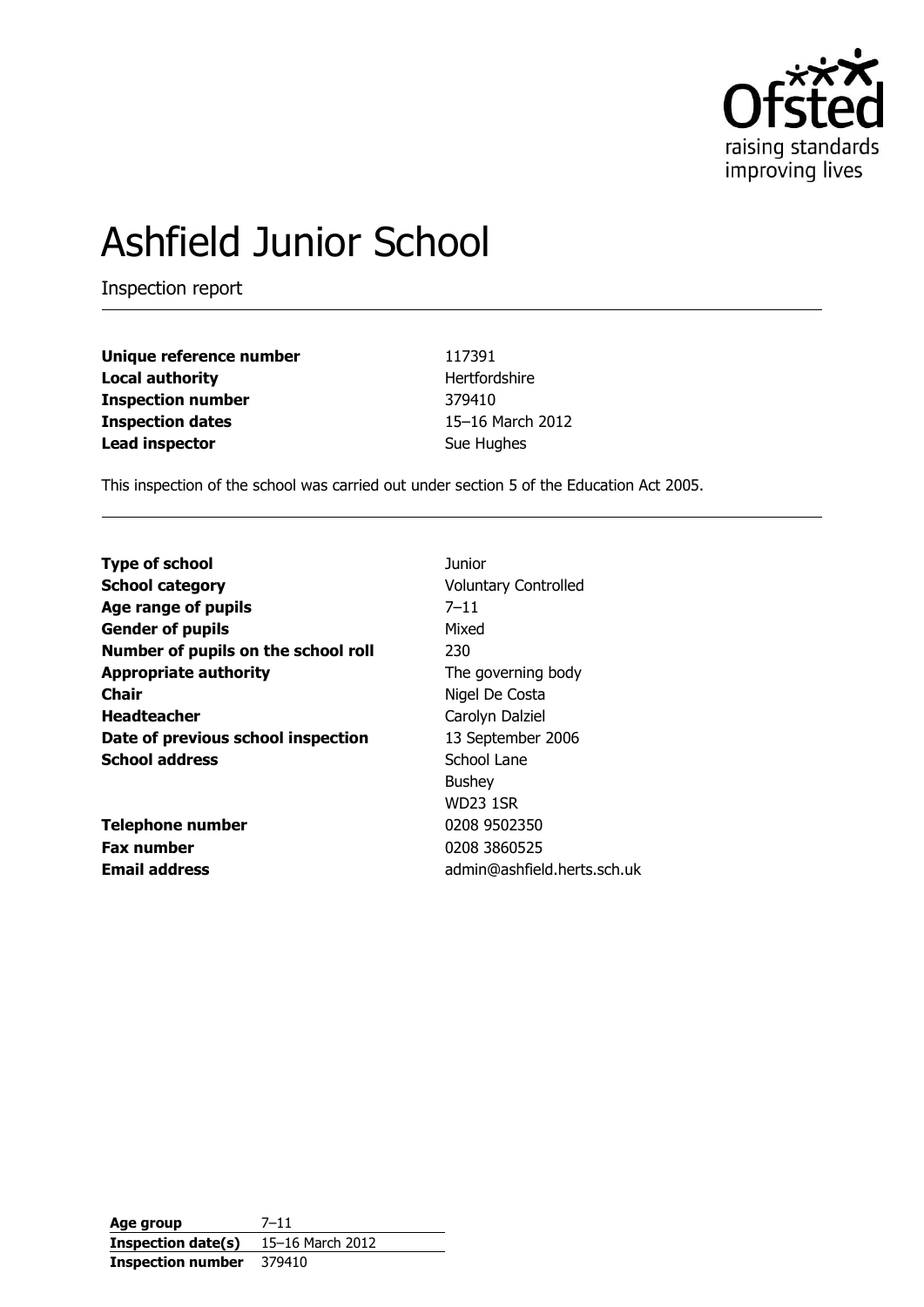

You can use Parent View to give Ofsted your opinion on your child's school. Ofsted will use the information parents and carers provide when deciding which schools to inspect and when.

You can also use Parent View to find out what other parents and carers think about schools in England. You can visit [www.parentview.ofsted.gov.uk,](http://www.parentview.ofsted.gov.uk/) or look for the link on the main Ofsted website: [www.ofsted.gov.uk](http://www.ofsted.gov.uk/)

The Office for Standards in Education, Children's Services and Skills (Ofsted) regulates and inspects to achieve excellence in the care of children and young people, and in education and skills for learners of all ages. It regulates and inspects childcare and children's social care, and inspects the Children and Family Court Advisory Support Service (Cafcass), schools, colleges, initial teacher training, work-based learning and skills training, adult and community learning, and education and training in prisons and other secure establishments. It assesses council children's services, and inspects services for looked after children, safeguarding and child protection.

Further copies of this report are obtainable from the school. Under the Education Act 2005, the school must provide a copy of this report free of charge to certain categories of people. A charge not exceeding the full cost of reproduction may be made for any other copies supplied.

If you would like a copy of this document in a different format, such as large print or Braille, please telephone 0300 123 4234, or email enquiries@ofsted.gov.uk.

You may copy all or parts of this document for non-commercial educational purposes, as long as you give details of the source and date of publication and do not alter the information in any way.

To receive regular email alerts about new publications, including survey reports and school inspection reports, please visit our website and go to 'Subscribe'.

Piccadilly Gate Store St **Manchester** M1 2WD

T: 0300 123 4234 Textphone: 0161 618 8524 E: enquiries@ofsted.gov.uk W: www.ofsted.gov.uk



© Crown copyright 2012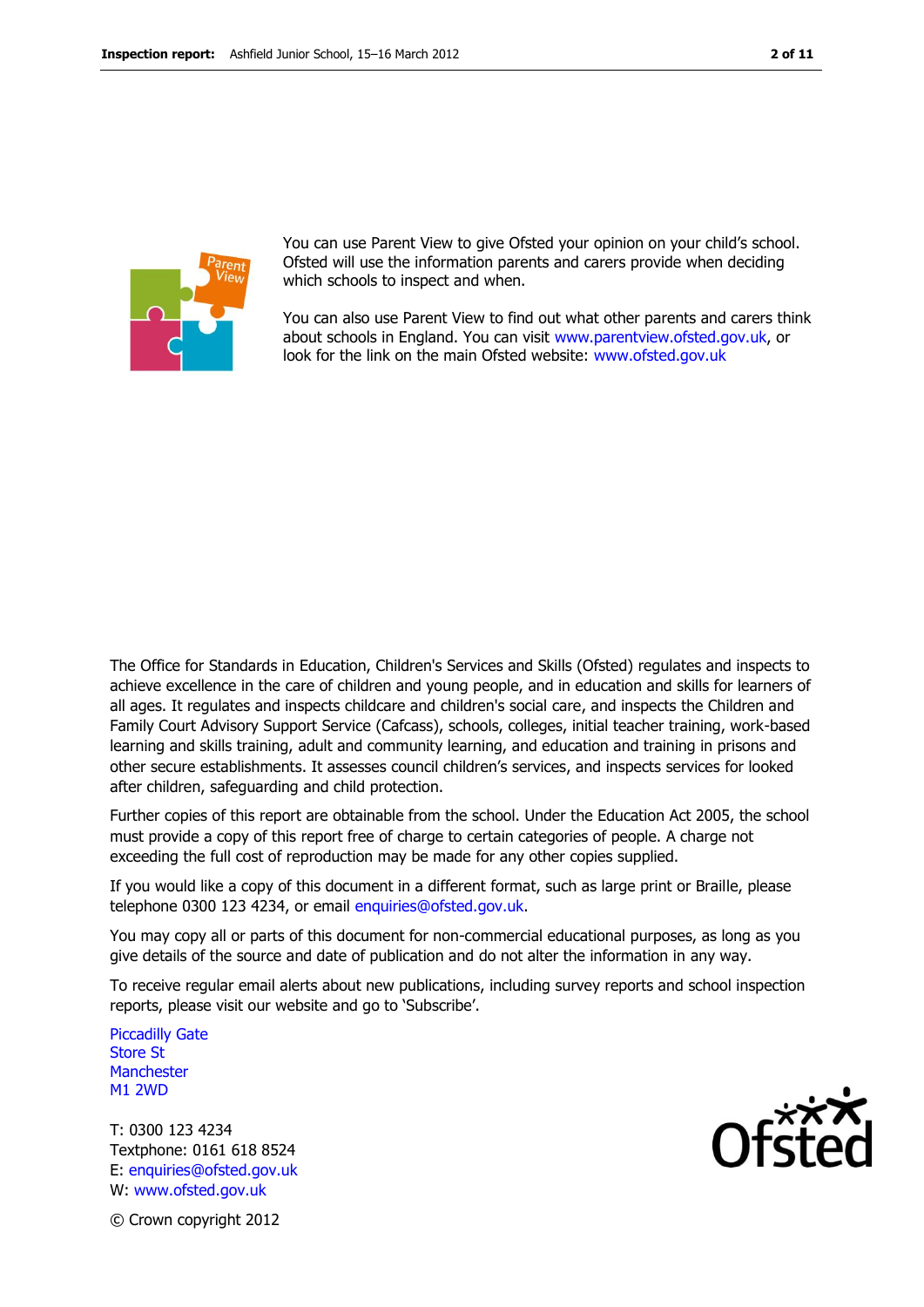## **Introduction**

Inspection team

Sue Hughes **Additional** inspector Gill Ellyard **Additional inspector** 

This inspection was carried out with two days' notice. The inspection team sampled 20 lessons taught by eight teachers, of which two were observed jointly with the headteacher. Meetings were held with parents and carers, groups of pupils, members of the governing body and staff. Inspectors took account of the responses to the online questionnaire (Parent View) in planning the inspection. They observed the school's work, and looked at monitoring information, improvement plans, analysis and tracking of pupils' progress, and records of classroom observations. They also sampled pupils' work, listened to pupils read and checked attendance. Inspectors analysed questionnaires submitted by 23 staff, 98 pupils and 138 parents and carers.

### **Information about the school**

Ashfield Junior School is an average-sized school. It has a smaller proportion of pupils known to be eligible for free school meals than other schools nationally. The percentage of pupils from minority ethnic groups and those who speak English as an additional language is below the national average. The percentage of disabled pupils and those who have special educational needs is broadly in line with that in other schools but there are fewer pupils on School Action plus or with statements of special educational needs than in similar schools nationally. The school exceeds the current government floor standards for pupils' attainment and progress.

The school has gained the Eco Schools' Silver Award and has Healthy Schools' accreditation.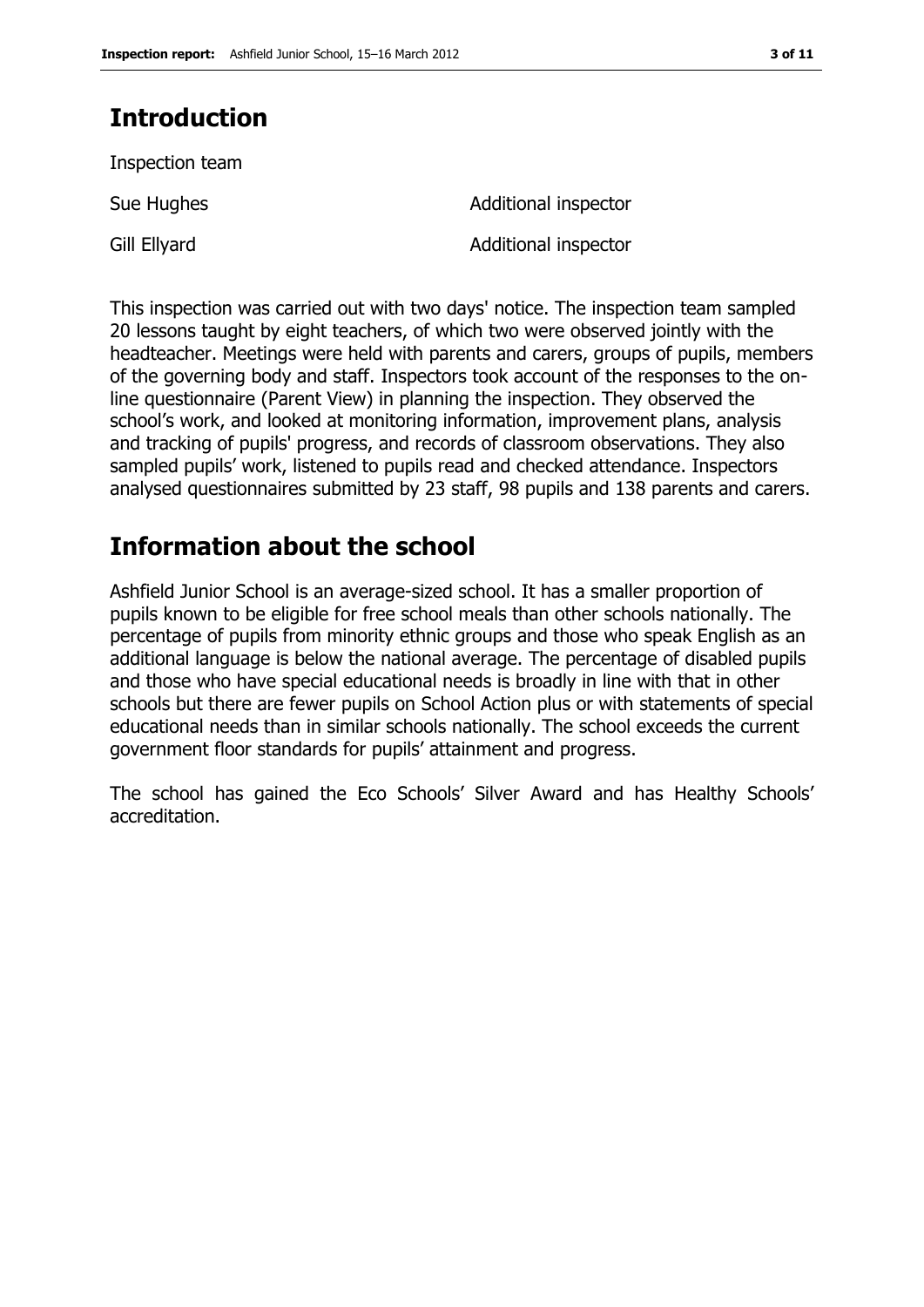### **Inspection judgements**

| <b>Overall effectiveness</b>          |  |
|---------------------------------------|--|
|                                       |  |
| <b>Achievement of pupils</b>          |  |
| <b>Quality of teaching</b>            |  |
| <b>Behaviour and safety of pupils</b> |  |
| <b>Leadership and management</b>      |  |

### **Key findings**

- This is a good school. It is not yet outstanding because progress and attainment in mathematics is not as good as in English, but the gap between attainment in English and mathematics is narrowing. The spiritual, moral, social and cultural education of pupils underpins all the school does. It has a strong spiritual ethos because pupils are inspired by their learning.
- Attainment in English is well above average and progress in this subject is good. Attainment in mathematics dipped to a broadly average level at the end of Key Stage 2 in 2011. However, progress in mathematics is improving and standards are rising throughout the school. The progress of disabled pupils and those with special educational needs is good and no groups of pupils do less well than their peers over time. However, in a small minority of lessons, work for moreable pupils is not challenging enough to promote consistently good progress.
- Teaching is good and teachers' enthusiasm inspires pupils to work hard. Most lessons are stimulating and as a result, almost all pupils make good progress and enjoy their learning. Occasionally, teachers' planning in mathematics, does not focus sufficiently on the needs of more-able pupils and at such times their rate of progress drops.
- The behaviour and safety of pupils is outstanding. They respond to high expectations in school and are extremely courteous to each other and to adults. The buddying system helps support younger pupils, while giving older pupils a strong sense of responsibility and pride.
- The strong leadership and governance of the school ensure that areas for development are identified and addressed successfully. The leading of teaching and management of performance by the headteacher and senior leaders is resulting in improved progress and higher standards in all subjects.

### **What does the school need to do to improve further?**

- Raise standards in mathematics by:
	- ensuring that planning for all lessons meets the needs of pupils of all abilities, but especially the more-able
	- ensuring that marking is consistent in enabling pupils to understand and act upon the next steps in their learning
	- strengthening the use of questioning to extend and deepen pupils'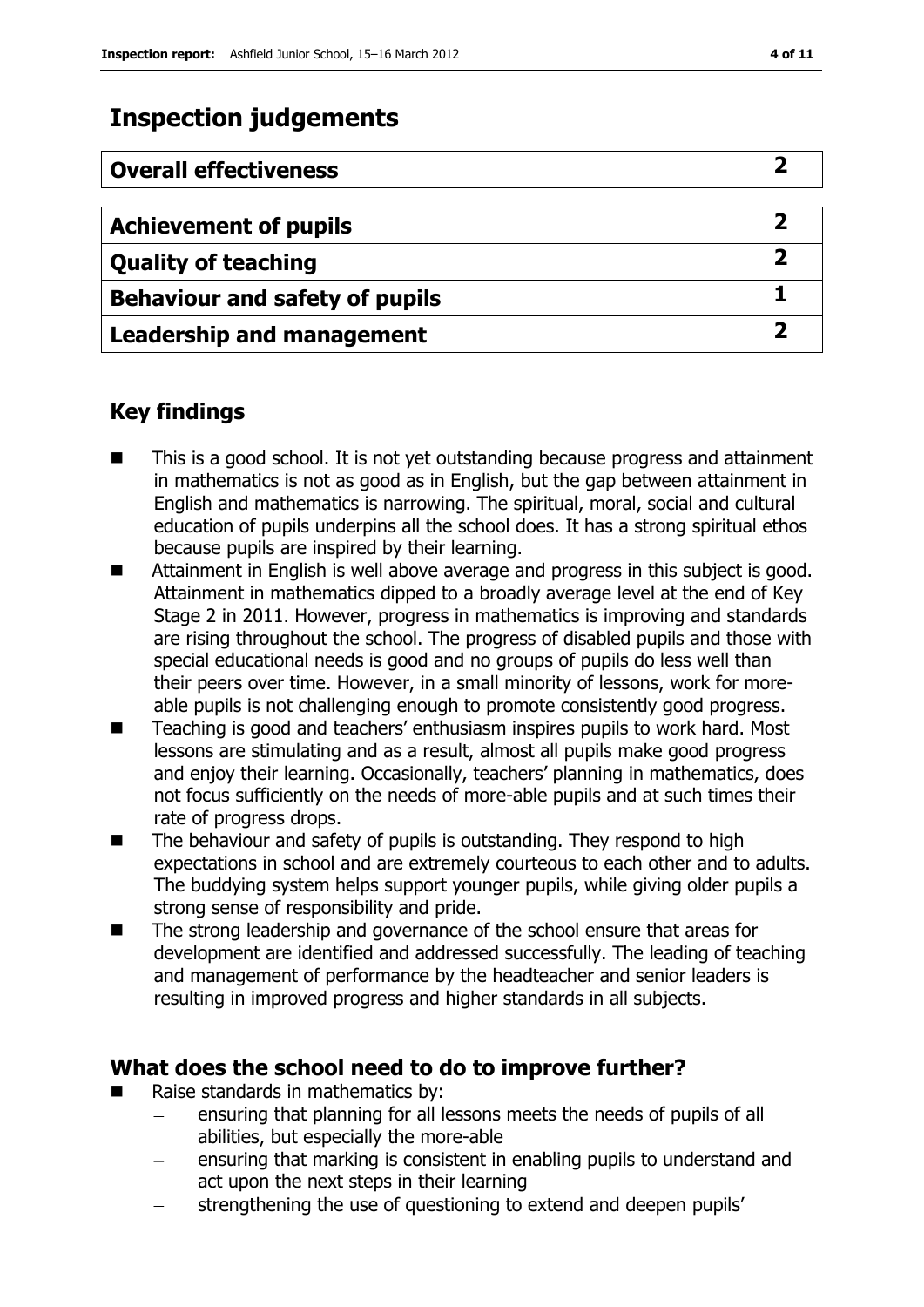learning.

### **Main report**

#### **Achievement of pupils**

Most parents and carers rightly feel that their children make good progress. By the end of Key Stage 2, pupils' attainment in English is well above average because they make good progress from above average standards when starting at the school. Pupils are very articulate and able to enter into high level discussion such as the impact of using flash backs in literature in Year 6 and whether laboratory testing on animals is ethical in Year 4. Standards in reading are high. The teaching of sounds that letters make (phonics) in Year 3 feeds into the development of effective spelling strategies throughout the school. Pupils achieve high standards in writing because skills are reinforced systematically across all areas of the curriculum.

Progress in mathematics is less rapid and standards at the end of Key Stage 2 last year were broadly average. Where teaching is most successful, tasks are well matched to pupils' abilities, ensuring that they are all challenged sufficiently and so make good progress. However in a minority of lessons, teachers' expectations are not high enough for more-able pupils. Their learning is not progressed rapidly enough through astute teacher questioning which develops deeper understanding.

Disabled pupils and those who have special educational needs make good progress from their starting points. This is because work is matched to their needs, actively engaging them in their learning. Support staff are well briefed and support specific groups of pupils effectively. Progress of all groups of pupils in English is consistently good. In mathematics, however, there are occasional lessons where progress is not quite so strong. The gap between the progress and attainment of boys and girls evident at the end Key Stage 2 last year has been closed.

#### **Quality of teaching**

Pupils are highly motivated and keen to learn. This is because teachers are enthusiastic and make the lessons interesting and exciting. Almost all parents and carers agree that their children are taught well. Expectations are high in most lessons; pupils understand the targets they are aiming for and how they can achieve them. Teachers' planning is thorough but occasionally planning for more-able pupils in mathematics does not take enough account of their higher starting points to extend and deepen their learning effectively.

Books are marked thoroughly, and in English books teachers give clear guidance to pupils as to how to improve, with time allocated for them to respond. Marking in mathematics books is encouraging and highlights errors, but does not always give clear guidance for next steps in learning.

Targeted groups of pupils are well supported. No learning time is wasted on organisation, which means that pupils are productively engaged all the time. Planning and support for lower attaining pupils and those who are disabled or have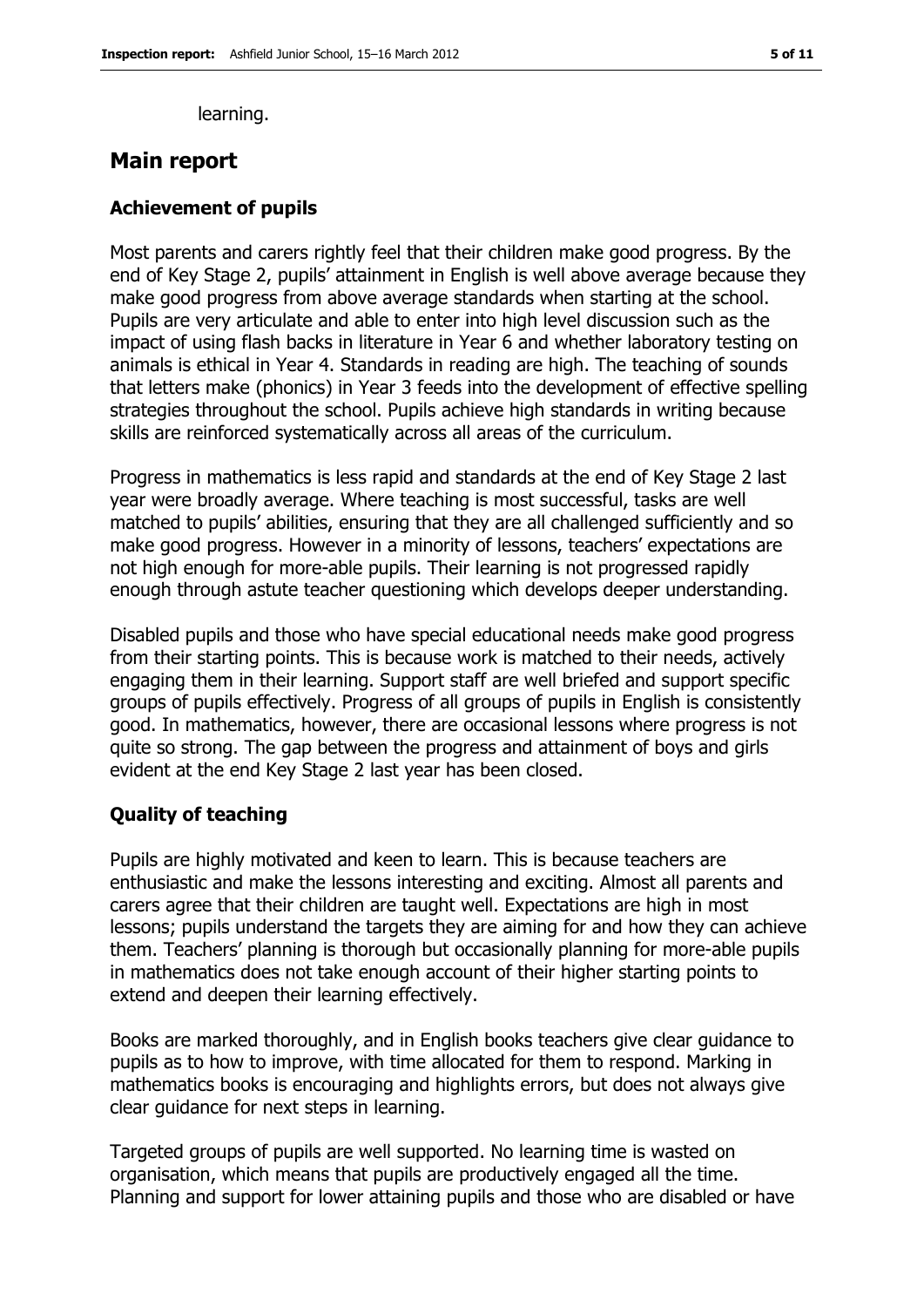special educational needs is good, and pupils whose circumstances may make them vulnerable are well supported. Many parents expressed their appreciation for the concern of the headteacher and staff and one said, 'I cannot thank them enough for their care and attention'.

Teachers' awareness of the importance of spiritual, moral, social and cultural education is evident throughout the curriculum. Pupils are given the opportunity to develop spiritual and emotional responses in their learning. The short film 'The Piano' drew emotional gasps from one Year 6 class, while pupils in the other Year 6 class were awe-struck by their exciting science experiments during which solids changed into gasses. The excellent behaviour in the school demonstrates that pupils have a very clear understanding of right and wrong and this is developed through opportunities to discuss moral issues. Pupils in Year 5 gave very mature responses to moral dilemmas including how they could respond to dropped litter, and what the consequences of any particular response might be.

Pupils say that the regular homework is well balanced and helps them with their learning in school. They particularly enjoy practical tasks such as making puppets in Year 3.

#### **Behaviour and safety of pupils**

A large majority of parents and carers feel that the school keeps their children safe and that behaviour is good. Nearly all pupils agree that behaviour is good, both in the school as a whole and also in their lessons. These views are consistent with inspection findings. Pupils' behaviour is excellent. In lessons, they demonstrate exceptionally positive attitudes to learning as they stay on task and work hard. They readily share resources and ideas, and levels of collaboration and cooperation are exceptional. Pupils see it as their responsibility to help anyone who finds behaving well a challenge. By helping them make the right choices they contribute strongly to the calm, harmonious atmosphere that pervades the school.

Older pupils look after younger ones through the buddying system and all pupils agree that this works well. Family group assemblies and the activities led by their Year 6 'Top Buddies' help them get to know pupils from different year groups. Older pupils are proud to be seen as role models and younger pupils say that they feel they can talk to their older buddies at any time.

Incidents of bullying, including prejudiced based bullying, are rare and most pupils say that any incidents are dealt with well. A very large majority of parents and carers agree with this.

Pupils are taught how to keep themselves safe and so understand safe and unsafe situations. They are very clear about different types of bullying and know how to respond responsibly to incidents of racist or cyber bullying. Personal, social, cultural and health education lessons give opportunities for debate and discussion around behaviour, expectations and respect for others and pupils speak about these lessons with enthusiasm.

Most pupils say that they enjoy coming to school and attendance for all groups of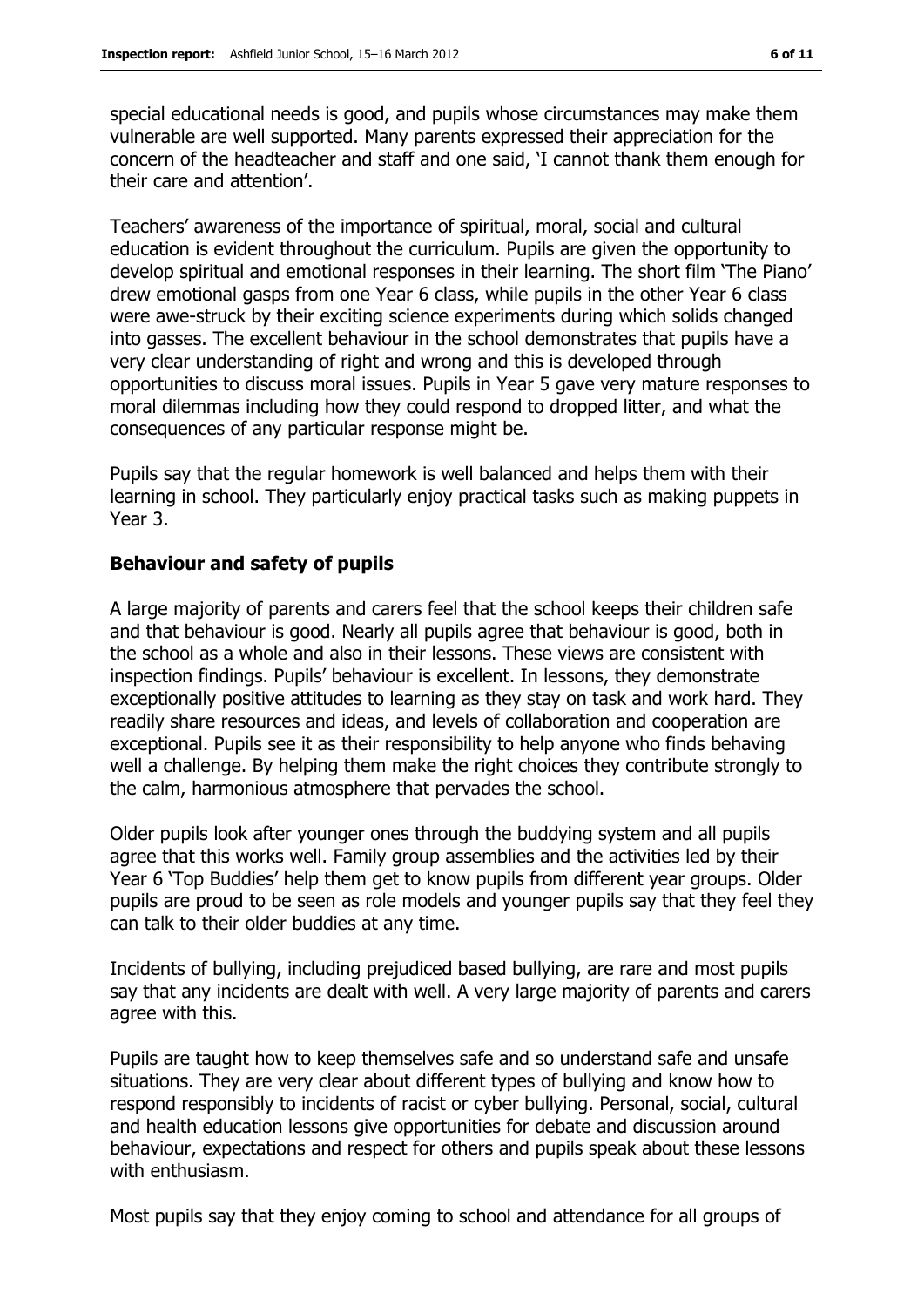pupils is high. Pupils are punctual and all lessons start on time.

#### **Leadership and management**

Under the strong leadership of the headteacher, the senior leadership team has a clear view of the strengths and weaknesses of the school. School data is used efficiently to track pupils' progress and the leadership team has identified the need to raise standards in mathematics. Initiatives such as linking mathematical learning to real life situations are beginning to take effect. As a result, progress is accelerating in every year group. Governance is effective. The governing body knows the strengths of the school and where improvement is needed. Members of the governing body challenge and hold the school to account through their coherent strategy for monitoring progress and ensuring that improvement targets are met.

The school is actively building sustainability by developing the skills of middle leaders. A comprehensive programme of professional development, including mentoring and support, is rapidly enhancing the leadership skills of subject leaders and ensuring that progress and attainment is tracked in all subjects. The school's record of improvement since its last inspection, and strengthened governing body monitoring and middle leadership give the school a good capacity for sustained improvement.

The planned curriculum is good because it is exciting and stimulating. Literacy and communication skills are used effectively across all subjects. Mathematics skills are developed in other subjects but to a lesser extent. Strong partnerships with local secondary schools support staff development and enhance the curriculum for pupils. Pupils talk enthusiastically about the mathematics and technology master-classes and benefits that stem from the effective arts and sports partnerships. Good links with these and the neighbouring infant school ensure smooth transition for pupils between schools. Clubs are well attended and enrichment activities such as the 'School Journey' for pupils in Year 6 are a source of enthusiasm and excitement.

The way pupils conduct themselves around school is testament to the strong influence of the spiritual, moral, social and cultural education. Opportunities to reflect on moral issues in lessons and assemblies are seized with enthusiasm. Pupils have a good understanding of other cultures.

The leadership of the school has ensured that the arrangements for safeguarding comply fully with current requirements. Records and checks are robust and appropriate policies and practices provide a safe environment for the pupils and staff. The school promotes equality and tackles discrimination, providing good support for pupils whose circumstances may make them vulnerable.

Although some parents and carers feel that communications between school and home could be improved, most feel that the school keeps them well informed and are very supportive. The inspection found that newsletters and an interactive website provide parents and carers with up to date information and guidance as to how to support their children's learning. The parent forum presents a further opportunity for communication between home and school.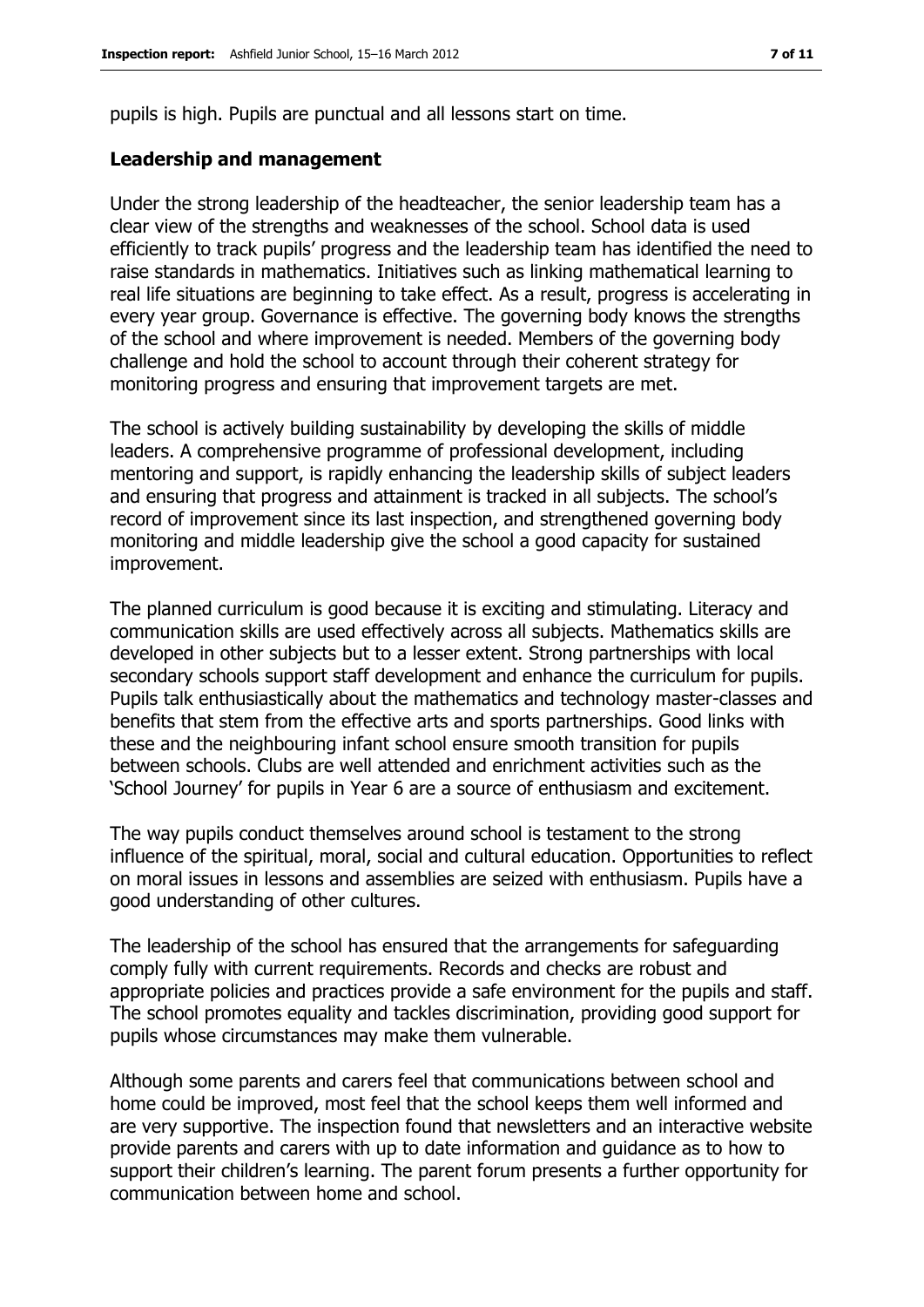## **Glossary**

### **What inspection judgements mean**

| Grade   | <b>Judgement</b> | <b>Description</b>                                            |
|---------|------------------|---------------------------------------------------------------|
| Grade 1 | Outstanding      | These features are highly effective. An outstanding           |
|         |                  | school provides exceptionally well for all its pupils' needs. |
| Grade 2 | Good             | These are very positive features of a school. A school        |
|         |                  | that is good is serving its pupils well.                      |
| Grade 3 | Satisfactory     | These features are of reasonable quality. A satisfactory      |
|         |                  | school is providing adequately for its pupils.                |
| Grade 4 | Inadequate       | These features are not of an acceptable standard. An          |
|         |                  | inadequate school needs to make significant                   |
|         |                  | improvement in order to meet the needs of its pupils.         |
|         |                  | Ofsted inspectors will make further visits until it           |
|         |                  | improves.                                                     |

### **Overall effectiveness of schools**

|                         | Overall effectiveness judgement (percentage of schools) |      |                     |                   |
|-------------------------|---------------------------------------------------------|------|---------------------|-------------------|
| <b>Type of school</b>   | <b>Outstanding</b>                                      | Good | <b>Satisfactory</b> | <b>Inadequate</b> |
| Nursery schools         | 46                                                      | 46   |                     |                   |
| Primary schools         |                                                         | 47   | 40                  |                   |
| Secondary<br>schools    | 14                                                      | 38   | 40                  |                   |
| Special schools         | 28                                                      | 48   | 20                  |                   |
| Pupil referral<br>units | 15                                                      | 50   | 29                  |                   |
| All schools             |                                                         | 46   | 38                  |                   |

New school inspection arrangements have been introduced from 1 January 2012. This means that inspectors make judgements that were not made previously.

The data in the table above are for the period 1 September 2010 to 31 August 2011 and represent judgements that were made under the school inspection arrangements that were introduced on 1 September 2009. These data are consistent with the latest published official statistics about maintained school inspection outcomes (see [www.ofsted.gov.uk\)](http://www.ofsted.gov.uk/).

The sample of schools inspected during 2010/11 was not representative of all schools nationally, as weaker schools are inspected more frequently than good or outstanding schools.

Primary schools include primary academy converters. Secondary schools include secondary academy converters, sponsor-led academies and city technology colleges. Special schools include special academy converters and non-maintained special schools.

Percentages are rounded and do not always add exactly to 100.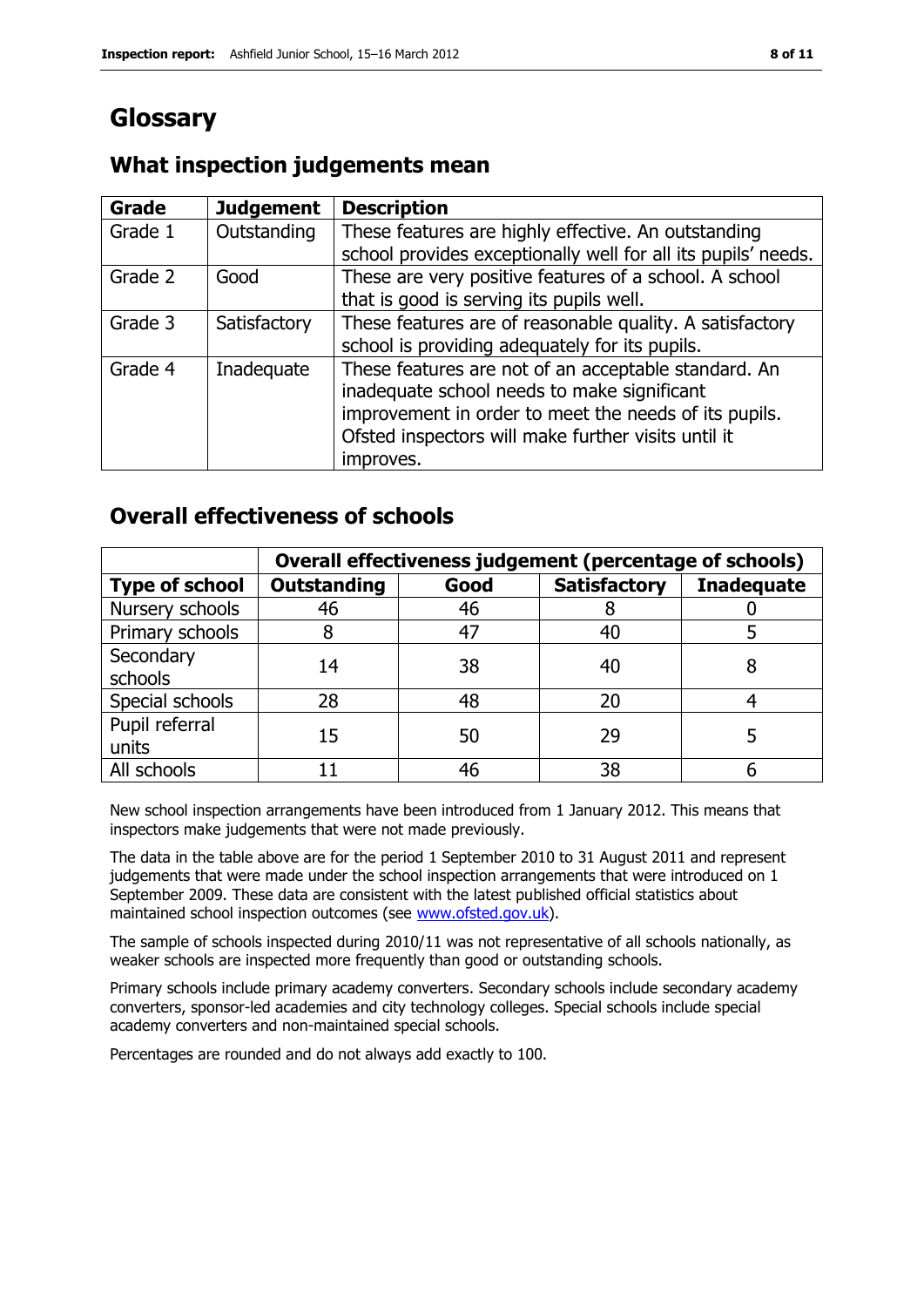## **Common terminology used by inspectors**

| Achievement:               | the progress and success of a pupil in their<br>learning and development taking account of their<br>attainment.                                                                                                        |
|----------------------------|------------------------------------------------------------------------------------------------------------------------------------------------------------------------------------------------------------------------|
| Attainment:                | the standard of the pupils' work shown by test and<br>examination results and in lessons.                                                                                                                              |
| Attendance:                | the regular attendance of pupils at school and in<br>lessons, taking into account the school's efforts to<br>encourage good attendance.                                                                                |
| Behaviour:                 | how well pupils behave in lessons, with emphasis<br>on their attitude to learning. Pupils' punctuality to<br>lessons and their conduct around the school.                                                              |
| Capacity to improve:       | the proven ability of the school to continue<br>improving based on its self-evaluation and what<br>the school has accomplished so far and on the<br>quality of its systems to maintain improvement.                    |
| Leadership and management: | the contribution of all the staff with responsibilities,<br>not just the governors and headteacher, to<br>identifying priorities, directing and motivating staff<br>and running the school.                            |
| Learning:                  | how well pupils acquire knowledge, develop their<br>understanding, learn and practise skills and are<br>developing their competence as learners.                                                                       |
| Overall effectiveness:     | inspectors form a judgement on a school's overall<br>effectiveness based on the findings from their<br>inspection of the school.                                                                                       |
| Progress:                  | the rate at which pupils are learning in lessons and<br>over longer periods of time. It is often measured<br>by comparing the pupils' attainment at the end of a<br>key stage with their attainment when they started. |
| Safety:                    | how safe pupils are in school, including in lessons;<br>and their understanding of risks. Pupils' freedom<br>from bullying and harassment. How well the school<br>promotes safety, for example e-learning.             |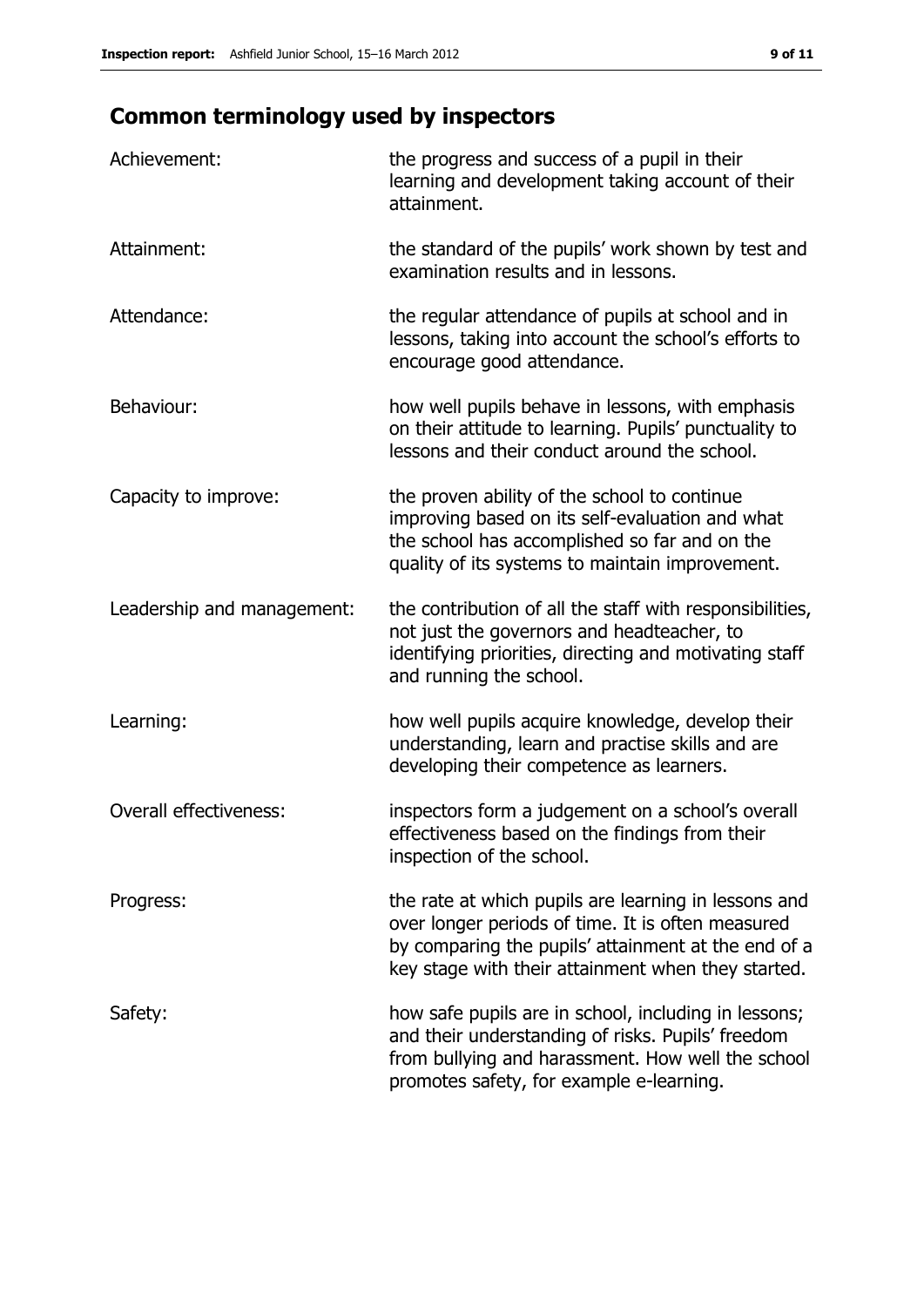### **This letter is provided for the school, parents and carers to share with their children. It describes Ofsted's main findings from the inspection of their school.**



19 March 2012

Dear Pupils

### **Inspection of Ashfield Junior School, Bushey, WD23 1SR**

Thank you for making us so welcome when we visited your school recently. You were polite, helpful and told us a lot about the interesting and exciting things you do in school. Ashfield Junior is a good school and we agree with you that the teaching is good. You play an important part in making it such a good school as your behaviour is excellent, both in lessons and around school. You are kind and considerate to each other and it is good to see the way the older pupils look out for the younger ones as their buddies. Well done!

Although you achieve very well in English, your achievement in mathematics is not so good. There are a few things we have asked your teachers to do to make your school even better and improve your mathematical skills and knowledge. We have asked them to:

- make sure that they plan mathematical activities which help all of you to do as well as you can
- make sure that comments in your books give you a clear understanding of what to do next in order to move to the next higher level
- ask you questions which will extend and reinforce your learning

You can play your part by making sure you follow your teachers' guidance on how to improve and continue to try hard in lessons.

Yours sincerely

Sue Hughes Lead inspector